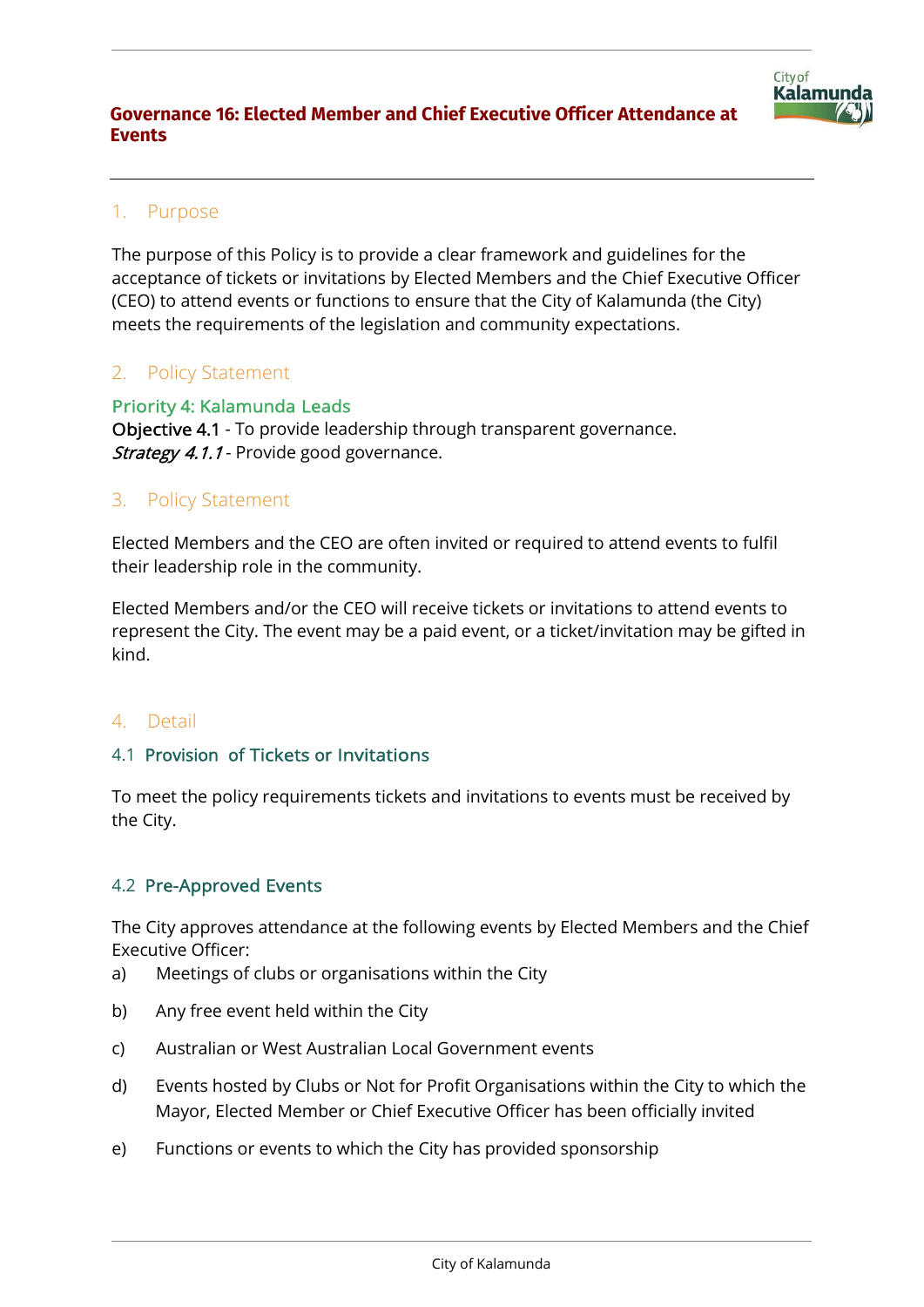

- f) Community art exhibitions
- g) Cultural events/festivals
- h) Events run by a Local, State or Federal Government
- i) Events run by schools and universities within the City
- j) Major professional bodies associated with local government at a local, state and federal level
- k) Opening or launch of an event or facility within the City
- l) Recognition of Service events
- m) RSL Club events
- n) Where representation by the Mayoral or Chief Executive Officer has been formally requested.

All Elected Members and the Chief Executive Officer are entitled to attend a preapproved event. If there is a fee associated with a pre-approved event, the fee, including the attendance of a partner, will be paid for by the City out of the City's budget by way of reimbursement.

In addition to the above pre-approved events, Elected Members may also attend a paid event held within the City, with the funds to be paid for by way of reimbursement, other than the following events:

- Party political events and fundraisers
- Social events
- Entertainment events with no link to the City
- Events that primarily benefit Elected Members in a personal capacity or in a role other than their role at the City

If there are more Elected Members than tickets provided, then the Mayor shall allocate the tickets.

### 4.3 Non-Approved Events

Any event that is not pre-approved, is not submitted through an approval process, or is received personally is considered a non-approved event.

If the event is a free event to the public then no action is required.

If the event is ticketed and the Elected Member or Chief Executive Officer pays the full ticketed price and does not seek reimbursement, then no action is required.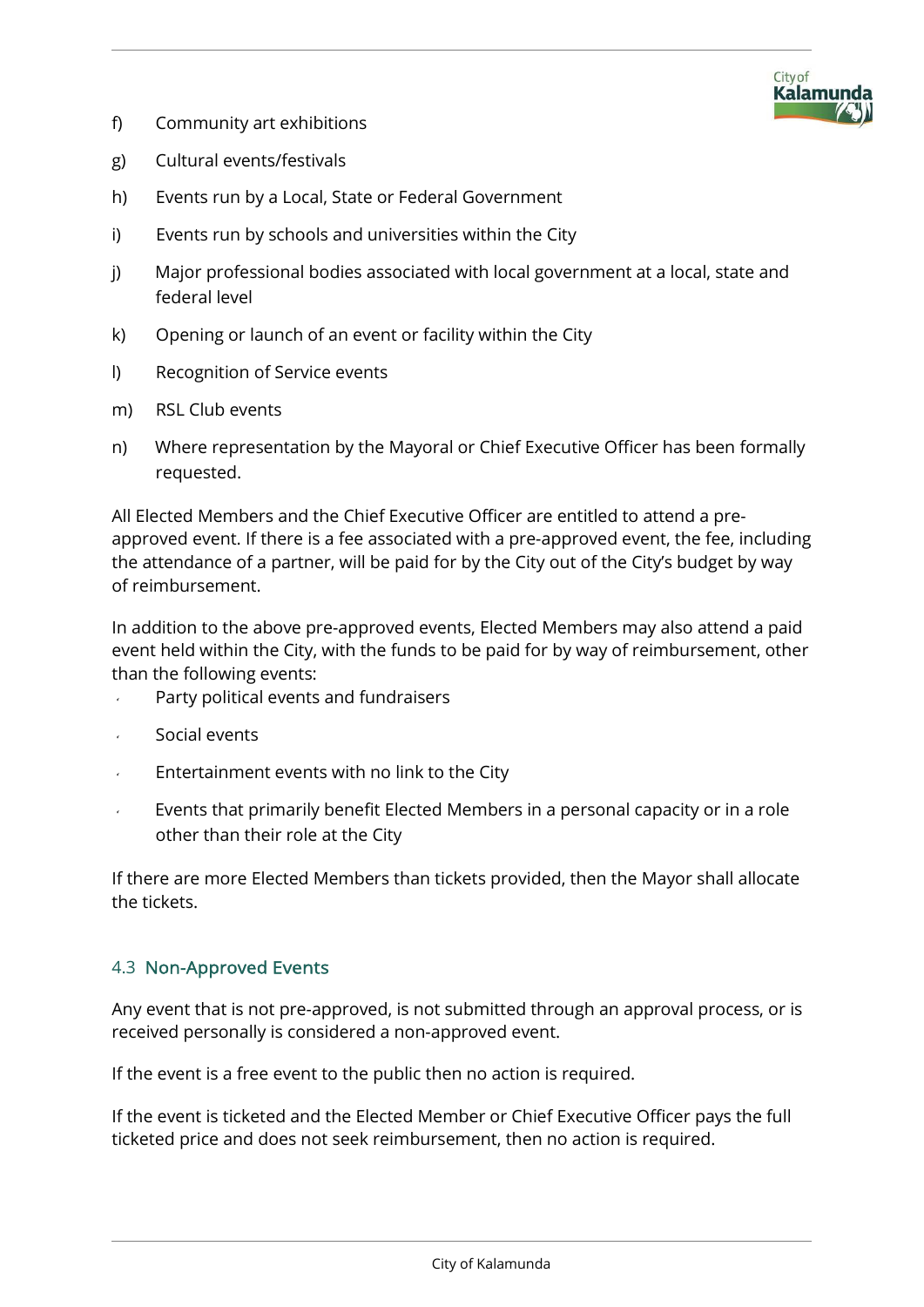

If the event is ticketed and the Elected Member or Chief Executive Officer pays a discounted rate or is provided with a free ticket then the recipient must disclose receipt of the tickets (and any other associated hospitality) within 10 days.

### 4.4 Approval Process

Where an invitation is received to an event that is not pre-approved, it may be submitted for approval no later than three business days prior to the event for approval as follows:

- Events for the Mayor will be approved by the Deputy Mayor;
- Events for Councillors will be approved by the Mayor; and
- Events for the Chief Executive Officer will be approved by the Mayor.

Considerations for approval of the event include:

- Any justification provided by the applicant when the event is submitted for approval.
- The benefit to the City of the person attending.
- Alignment to the City's Strategic Objectives.
- The number of City representatives already approved to attend.

Where an Elected Member has an event approved through this process and there is a fee associated with the event, then the cost of the event, including for attendance of a partner, is to be paid out of the Elected Member's training allocation.

Where the Chief Executive Officer has an event approved through this process and there is a fee associated with the event, then the cost of the event is to be paid for out of the City's budget.

#### 4.5 Dispute Resolution

All disputes regarding the approval of attendance at events are to be resolved by the Mayor.

## 5. Community Consultation

This Policy does not require community consultation.

#### 6. Governance

This Policy is governed by the Local Government Act gift provisions and the Council.